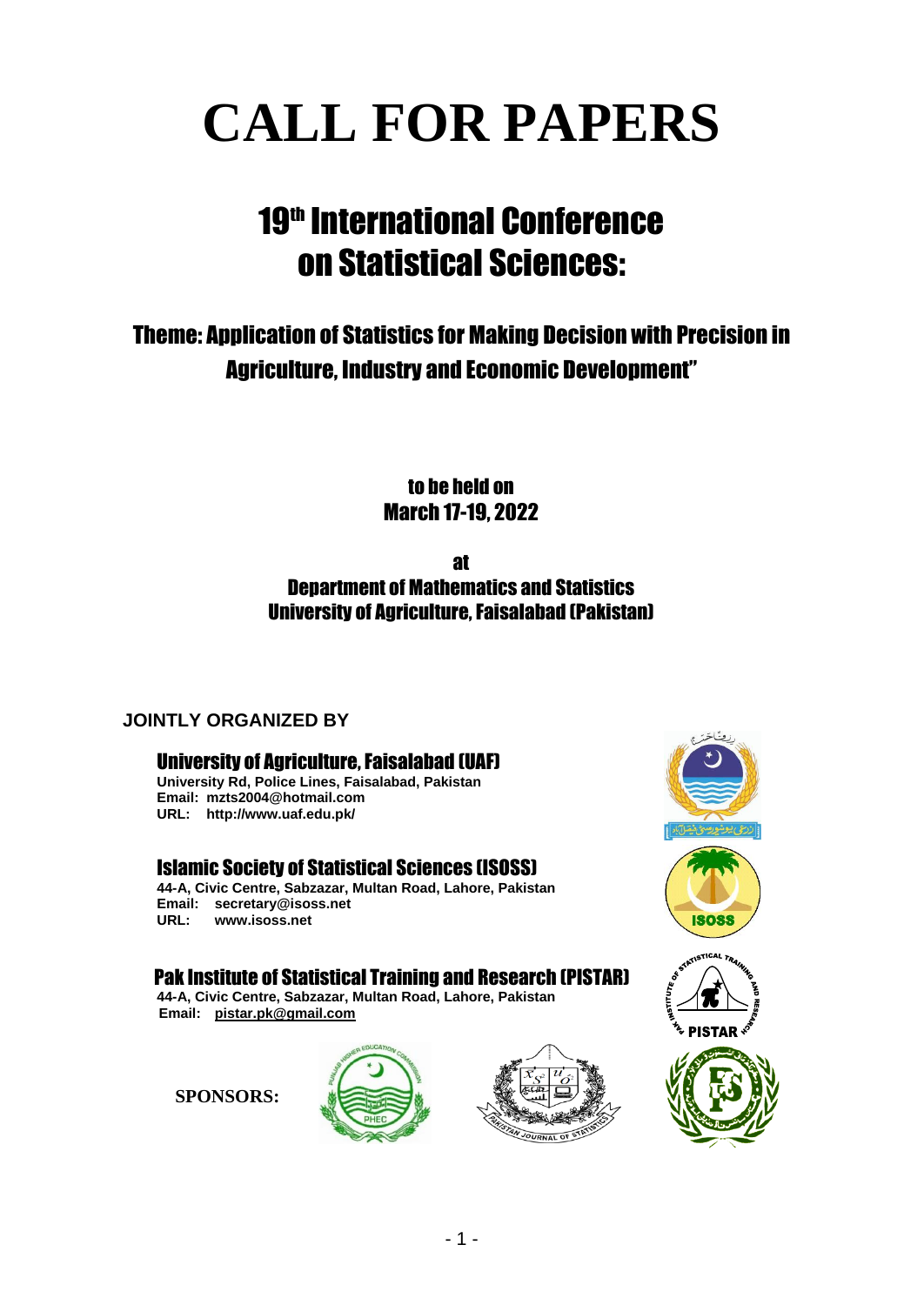# 19<sup>th</sup> International Conference on Statistical Sciences: Theme: Application of Statistics for Making Decision with Precision in Agriculture, Industry and Economic Development"

# University of Agriculture, Faisalabad.

University of Agriculture, Faisalabad (UAF) has a long and proud tradition as a distinguished education provider in the region. UAF with its strong foundation and enriched experience has been continuously working to reshape the future of agriculture in Pakistan.

# Department of Mathematics & Statistics, University of Agriculture,Faisalabad

The University of Agriculture, Faisalabad (UAF) was established in 1906 for providing agricultural education at all levels. The department of Mathematics and Statistics has been continuously assisting to (i): almost every degree program, as leading-supporting-department and (ii): allied researchers of UAF. The classes of M.Sc. (Statistics) have been commenced since 1973. Currently the department has been offering B.Sc. (Hons) and M.Phil. in Mathematics, B.Sc. (Hons), M.Phil. and PhD in Statistics. Hopefully, PhD in Mathematics will be offered soon. The faculty of the department has been providing statistical consultancy to a level as they have been requested. A successful weekend M.Sc. (Mathematics) program and M.Sc. (Statistics) in morning have been closed as per HEC policy.

Keeping in view the specialization of the staff members, currently the department focused on the following important research areas.

- 1. Design and Analysis of Experiments using Generalized Linear Mixed Models
- 2. Time Series Analysis and Forecasting with reference to Agriculture data
- 3. Bayesian and Industrial Statistics
- 4. Bootstrapping methods and its application using Distribution Theory
- 5. Multivariate and Categorical Data Analysis.

# Islamic Society of Statistical Sciences (ISOSS)

The Islamic Society of Statistical Sciences (ISOSS) was established during the First Islamic Countries Conference on Statistical Sciences (ICCS-I) held at Lahore on August 27-31, 1988 with the following main objectives:

- $\div$  bring together research workers and practitioners in statistical sciences from all over the world and in particular from Islamic Countries through mutual exchange program,
- promote the application of statistical sciences including computer and information technology in the development of Islamic Countries.
- $\div$  promote the use of computer technology, robotics and artificial intelligence in Islamic Countries.
- $\div$  establish training centers to promote statistical education.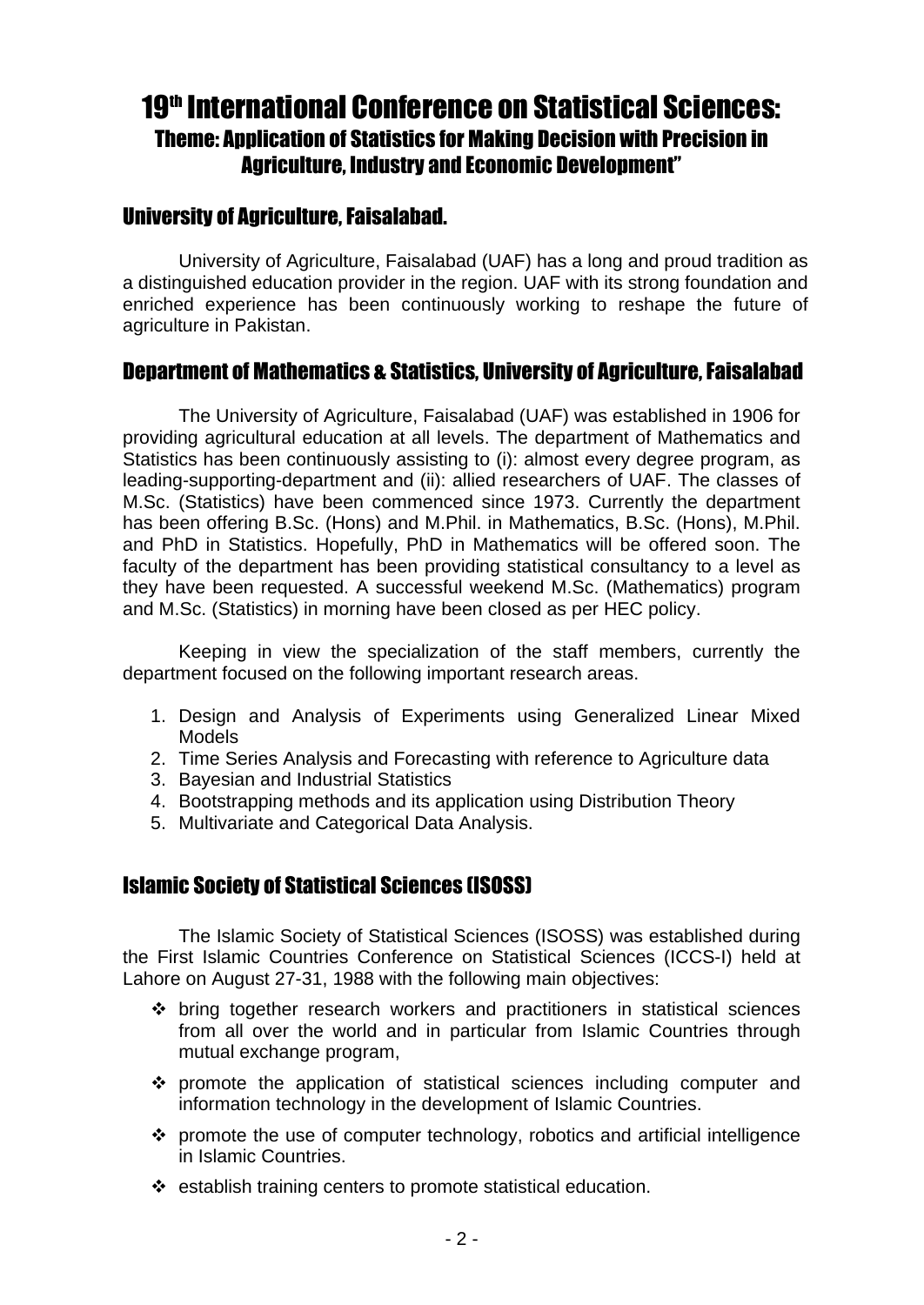# Background and Goals:

The Islamic Countries Society of Statistical Sciences (ISOSS) is holding the 19th International Conference on Statistical Sciences devoted to all aspects of Statistical Sciences for the achievement of spreading model based awareness among applied researchers from all disciplines particularly for those who are working in the areas of biological sciences.

The Conference will focus on theoretical and empirical aspects of the role of Statistics in achieving the Sustainable Development Goals. The SDGs are partially from many of the intended ones: Like increasing innovative ideas for enhancing food security and alleviating poverty.

The internationalization process of the statistical procedures will need deeper studies to point out problems and opportunities according to past and recent experiences in Islamic Countries.

The Conference will give an opportunity both to researchers and the protagonists of Statistical Agencies and Institutes to meet and compare experiences and analyses. The presentations on the use of advanced statistical techniques will improve the discussion and the knowledge of its role in the present information system and Data Science technologies.

# Conference Topics:

Conference topics are as follows:

- 1) Identification and bridging data gap challenges in estimation of Sustainable Development Goals (SDGs)
- 2) Advances in Statistics Techniques, Analyses and Methods
- 3) Big and SMOG Data Analysis
- 4) Advances in Data Science
- 5) CPEC: Statistical Challenges and its Impact on Socio-Economic Development and Implications for International Business
- 6) Biostatistics and Public Health & Healthcare
- 7) Environmetrics
- 8) Computer Science and Information Technology
- 9) Agricultural Sciences
- 10) Allied Medical profession
- 11) Business
- 12) Engineering
- 13) Mathematics and Science
- 14) Social Studies and the Humanities
- 15) Educational Statistics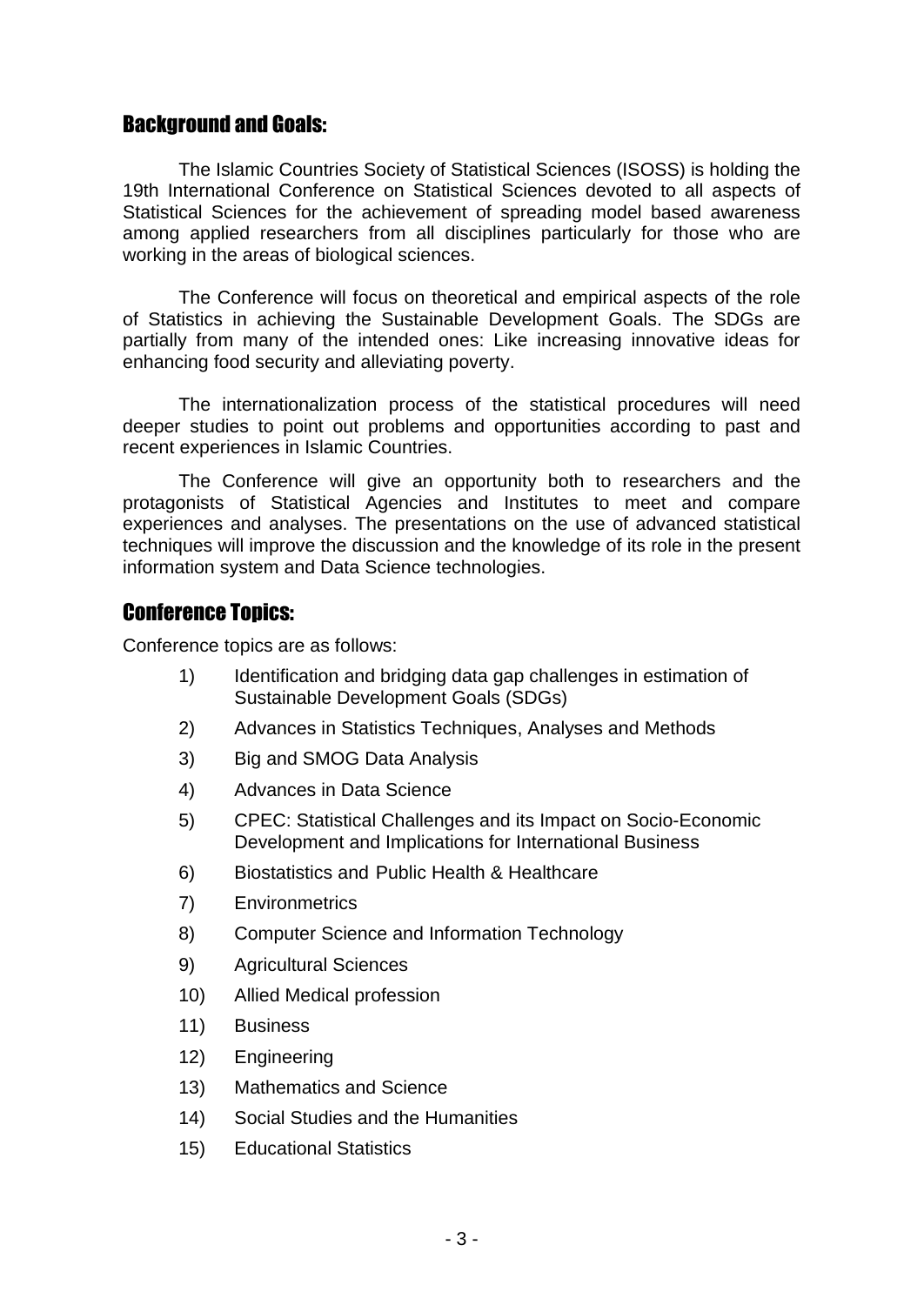# Submission of Abstracts:

An Abstract of no more than 500 words should be submitted via email. Questions or queries may be sent to Executive Secretary ISOSS.

| Deadline for Submission of Abstracts          | January 31, 2022  |
|-----------------------------------------------|-------------------|
| <b>Acceptance of Abstracts</b>                | February 10, 2022 |
| Deadline for Submission of Full Length Papers | February 28, 2022 |
| <b>Last Date for Registration</b>             | March 10, 2022    |

# Tentative Program:

|                | Registration                                   |  |
|----------------|------------------------------------------------|--|
| March 17, 2022 | • Opening Ceremony                             |  |
|                | ■ Keynote Address                              |  |
|                | <b>Plenary Sessions and Contributed Papers</b> |  |
| March 18, 2022 | <b>Half-day City Tour</b><br>٠                 |  |
| March 19, 2022 | <b>Business Session</b>                        |  |
|                | <b>Closing Ceremony</b>                        |  |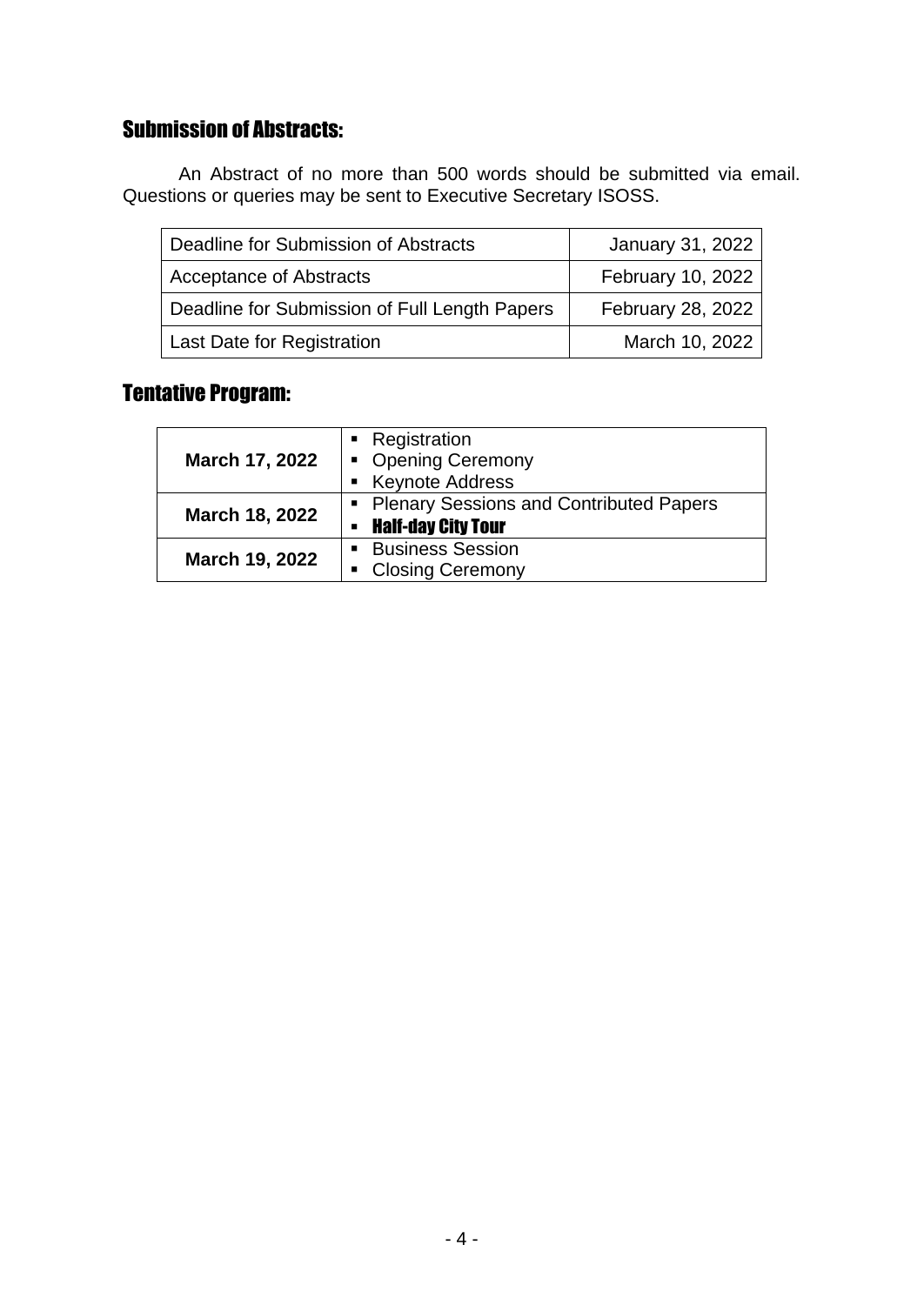# Instructions to Authors of Contributed Papers

All Authors of invited and contributed papers are requested to follow the instructions:

- 1. Manuscripts should be type-written, paper size 7" x 9" (width x height) and margin Top 0.5", Bottom 1", Left 1" and Right 1" with "Time New Roman" Font size 10. The paper should be divided into sections, numbered by Arabic numerals and with suitable short verbal titles. Pages should be numbered at the bottom. Running titles should also be given.
- 2. Paragraphs should be indented five spaces.
- 3. The name and full postal address of each author should be given immediately below the title of the paper along with e-mail.
- 4. Equations should be centered, with identifying numbers in parentheses.
- 5. Tables should be inserted in the text as close to the point of reference as possible.
- 6. Graphs and other numbered figures should be drawn in black Indian ink.
- 7. References should be indicated in the text by author's name(s) and the year of publication in parentheses. All references should also be given alphabetically at the end of the paper.

Please note that contributed papers should not be more than SIX pages.

## **CONTACT PERSONS**

- *1. Dr. M. Zafar Iqbal* Chairman, Department of Mathematics and Statistics University of Agriculture, Faisalabad (Pakistan) Tel: +92-321-6502881 Email: [mzts2004@hotmail.com](mailto:mzts2004@hotmail.com) *2. Dr. Muhammad. Kashif* Lecturer, Department of Mathematics and Statistics University of Agriculture, Faisalabad (Pakistan) Tel: +92-333-6601542 Email: [mkashif@uaf.edu.pk](mailto:mkashif@uaf.edu.pk) *3. Mr. M. Iftikhar* Executive Secretary, ISOSS 44-A, Civic Centre, Sabzazar Scheme,
	- Multan Road, Lahore (PAKISTAN) Tel: +92-333-4314748 Email: [secretary@isoss.net](mailto:secretary@isoss.net)

# Conference Venue:

The Conference will be held at campus of **University of Agriculture, Faisalabad, University Road, Police Lines, Faisalabad, Pakistan.**

# **Participation:**

Participants from all scientific disciplines are expected.